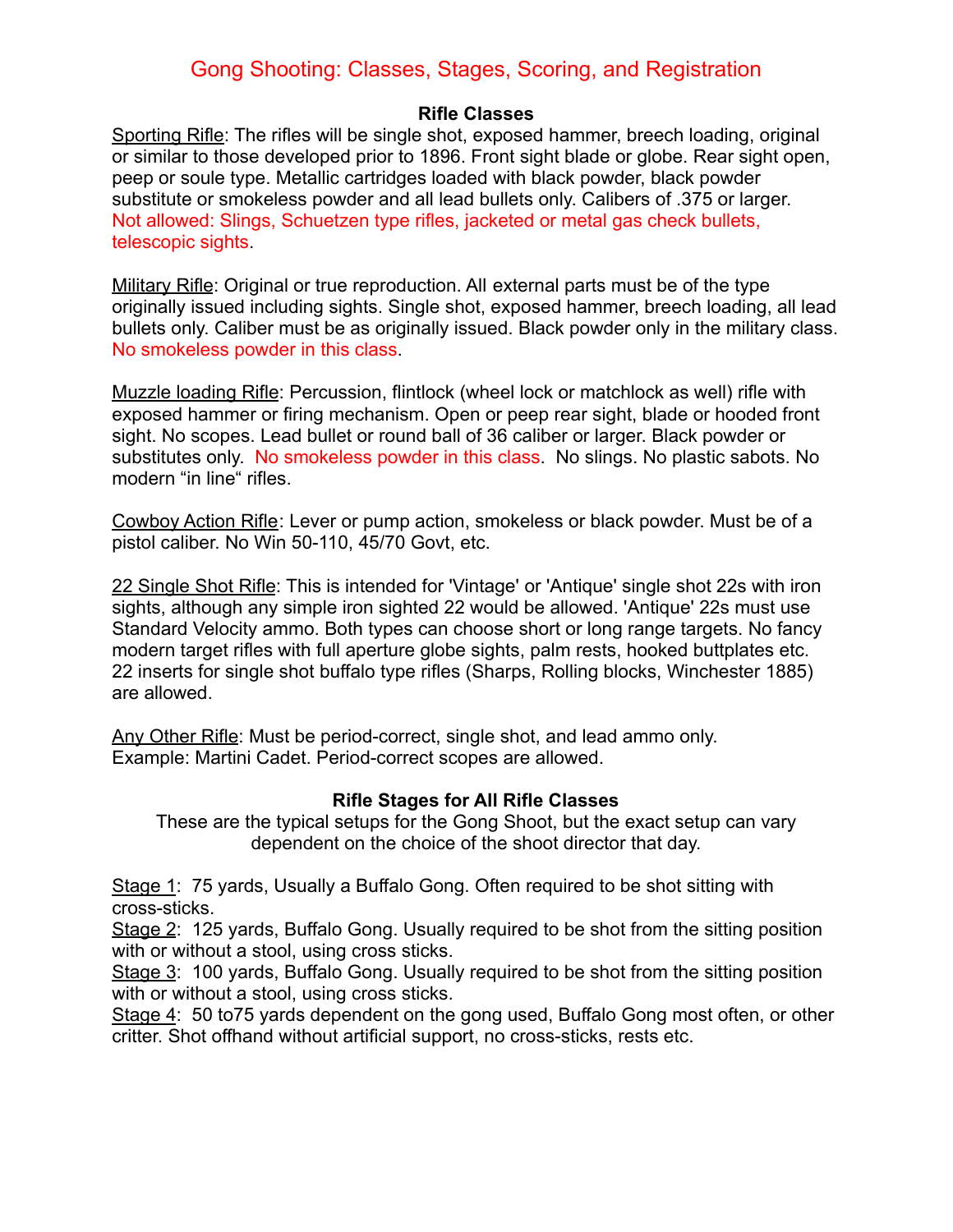#### NOTE on Rifle Stages:

At any stage a shooter may elect to shoot that stage from a more difficult position than listed. For example a shooter may elect to shoot the sitting stage offhand, or a military rifle shooter may elect to shoot the 125 yard target sitting and not with the bench rest. Choosing a more difficult position is for the personal challenge of that shooter and will not result in any extra credit or points in any way. Once a shooter starts a stage from a more difficult position they must complete the stage that way. They may not revert to the normal way part way through that particular stage.

## **Revolver Classes**

Black Powder Cap & Ball Revolver: Black powder or substitutes. Lead round ball only, caliber 36 or larger.

Cowboy Action Cartridge Revolver: Single Action. Black or smokeless powder. Lead bullets only, .32 through .45 caliber.

## **Revolver Stages**

Revolver targets are rectangular steel gongs, placed at 20, 30, 40 and 50 yards distance. A shooter will shoot 5 shots, *one handed or two*, at each distance for a total of 20 shots. Hits anywhere on the gong count as a hit. Hits only on support frames will count as a miss. The spotter/scorer will have the final say on scoring hits and misses. Each competitor is responsible for their score card. Any discrepancies should be brought to the attention of the spotter/scorer before you leave the firing line.

# **SCORING**:

Targets All targets are Metal Buffalo gongs, or other critters, hanging from a steel frame. The gongs will be painted a color suitable for the conditions, as chosen by the Shoot Director. Gongs may be repainted during a shoot as conditions dictate. A hit anywhere on the gong counts as a hit. A hit determined by the spotter/scorer to be only on the metal support frame will be counted as a miss. The spotter/scorer will have the final say on scoring hits and misses.

Scorecards Each shooter will be responsible for their scorecard. Any discrepancies should be brought to the attention of the spotter/scorer before you leave a stage. Shooters are responsible for turning in their completed scorecards to the shoot director. Number of Shots At each stage you may take up to 2 sighting shots before declaring you are going to score. There will be 5 shots for score at each stage. Once you start scoring shots you can not go back to sighting shots at that stage. Muzzle loading shooters may, with the consent of all involved, shoot only 3 shots for score at each stage due to time constraints.

Time You are not on the clock. You may take the time you need to shoot safely, but you need to be mindful of other shooters waiting.

Tied Scores Ties will be broken by a shoot-off, the details of which will be at the discretion of the shoot director in consultation with the shooters involved.